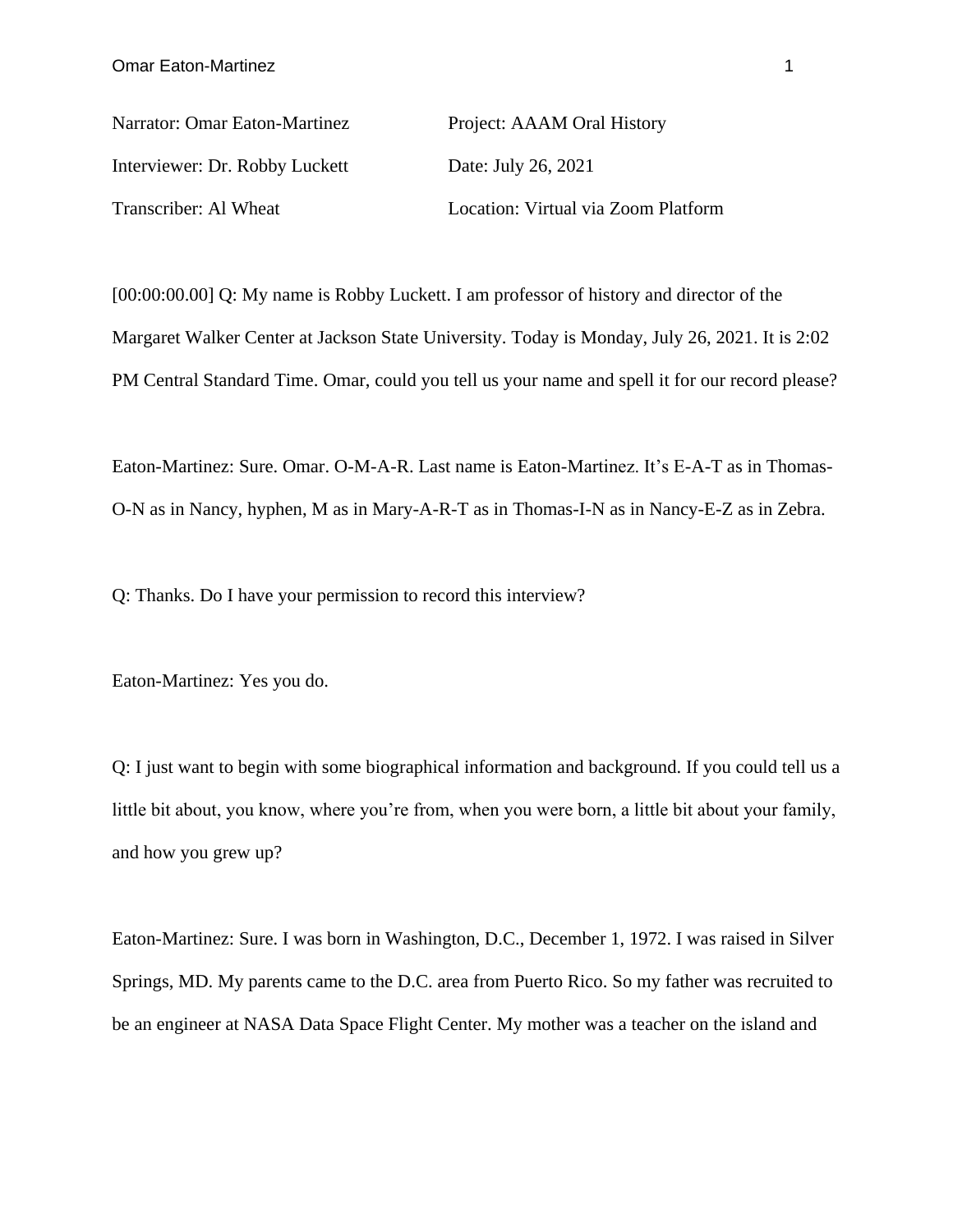she taught there for about seven years and then came to Washington, D.C. to teach thirty-four years in D.C. public schools and I have a sister who is four years younger than me.

Q: And tell us a little about your educational background. Where did you go to school?

Eaton-Martinez: Sure, sure. Went to Kennedy High School in Silver Springs. Went on to University of Maryland-College Park, earned a degree in African American Studies, then went on to Clark Atlanta University to pursue a master's in the same. Did not quite finish, but I was there for a few years and then I went on to, I end up going, after working a little while, went back to school again to get my master's in educational leadership from the American Intercontinental University in 2009. And, then in 2014, I entered into a Ph.D. program in American Studies at University of Maryland College Park, where I've now finished my course work and I'm on the verge of becoming a candidate.

Q: Great. Now, before you came to the museum field, did you have any kind of professional experience? What were you doing or did you come straight into museum work out of college and these graduate programs?

Eaton-Martinez: So, when I left University of Maryland and went to Clark Atlanta, just did the average jobs that most people do in graduate school. Anything from bartending to waiting tables to deejaying and all those wonderful things. Then, I decided to go to New York and went to New York. I ended up becoming a teacher. So I was a teacher in Bushwick, Brooklyn, at a place called Enrico Fermi I.S. 111, where I taught self-contained sixth grade bilingual, and in a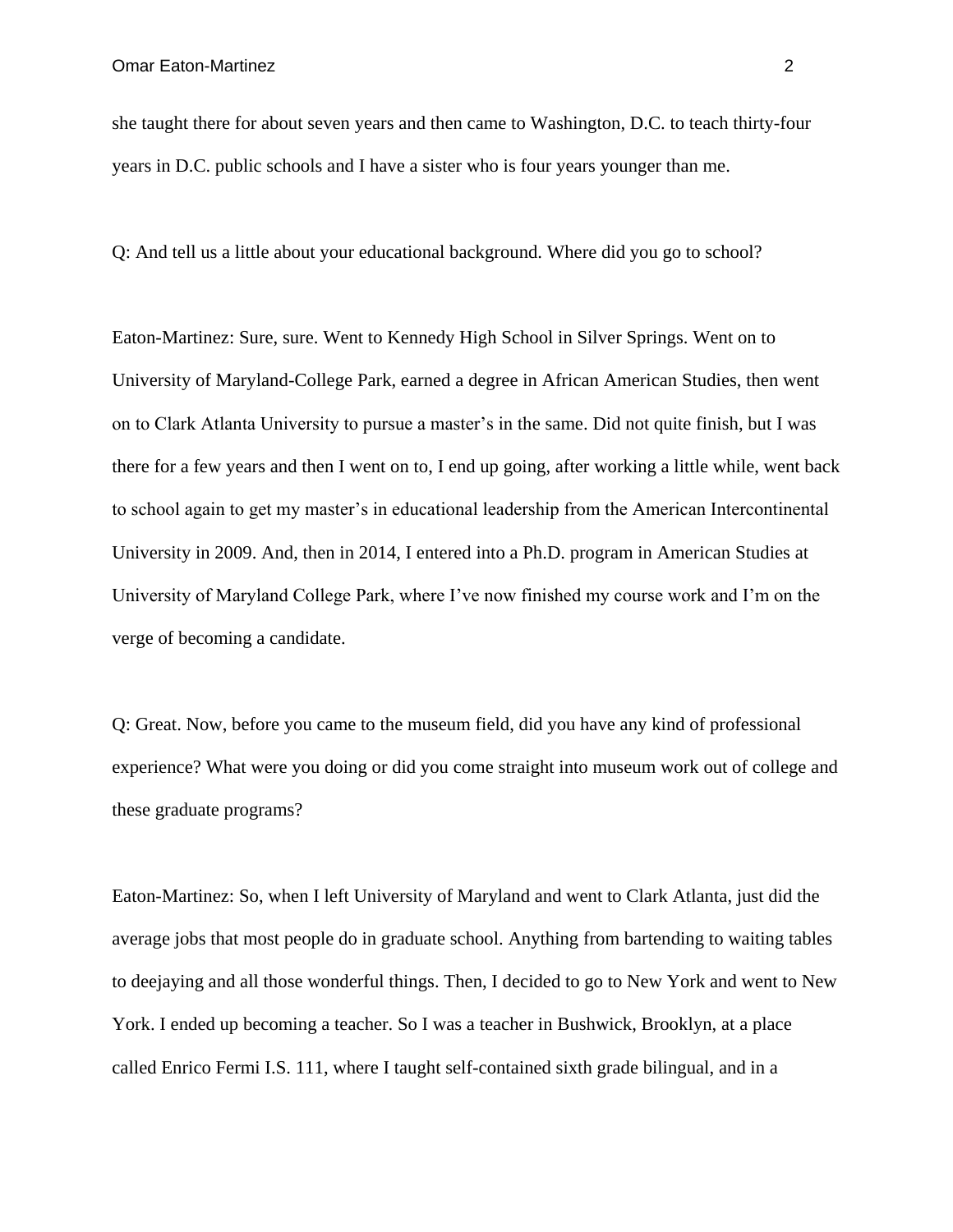neighborhood that had been slowly gentrifying, had been traditionally a Puerto Rican neighborhood for many years but then had a lot of newer immigrants come from different parts of the Caribbean and Latin America to the point now, where, you know, it's more people of affluence from what I understand. I haven't been there in years, but I've heard it's changed tremendously. And I left there and I end up teaching in the South Bronx in a place called Bronx Regional High School, where I was a social studies teacher and I taught economics. I taught global history and then I was allowed to create two electives; one was African American history, the other was Hip Hop as a Cultural Art Form. After one year of being there I was promoted to be the head of the department and I stayed there for an additional year. So about three years after that I went down, back home to the DC area. My wife and I had just had our first child and we had an opportunity to come back here where both of my, both of our parents were at the time and so, I ended up working at NASA Goddard Space Flight Center as education specialist, education outreach specialist. So, I was working in a place where basically we took six or seven different missions and we produced educational products out of it including teacher workshops, school administrator workshops, informal educator workshops, and I did a lot of direct students services as well. Anywhere from festivals to going to in classroom engagements, and I also, when I was there, got to really create a documentary called **"Places..."** I was an associate producer. What we did was took the scientists of NASA and put them in conversation with indigenous cultures, like went and filmed on location in Guatemala. So we went to the Mayan peoples and we kind of interviewed them and filmed them for a few days. We went to Alaska and we talked to indigenous communities, the Yupik nation over there, where they talked to us about their cultural history around the Aurora Borealis, the Northern Lights. And, then we went to Ireland and we talked to them about the ancient observatories from the ancient Gaelic culture. So we put those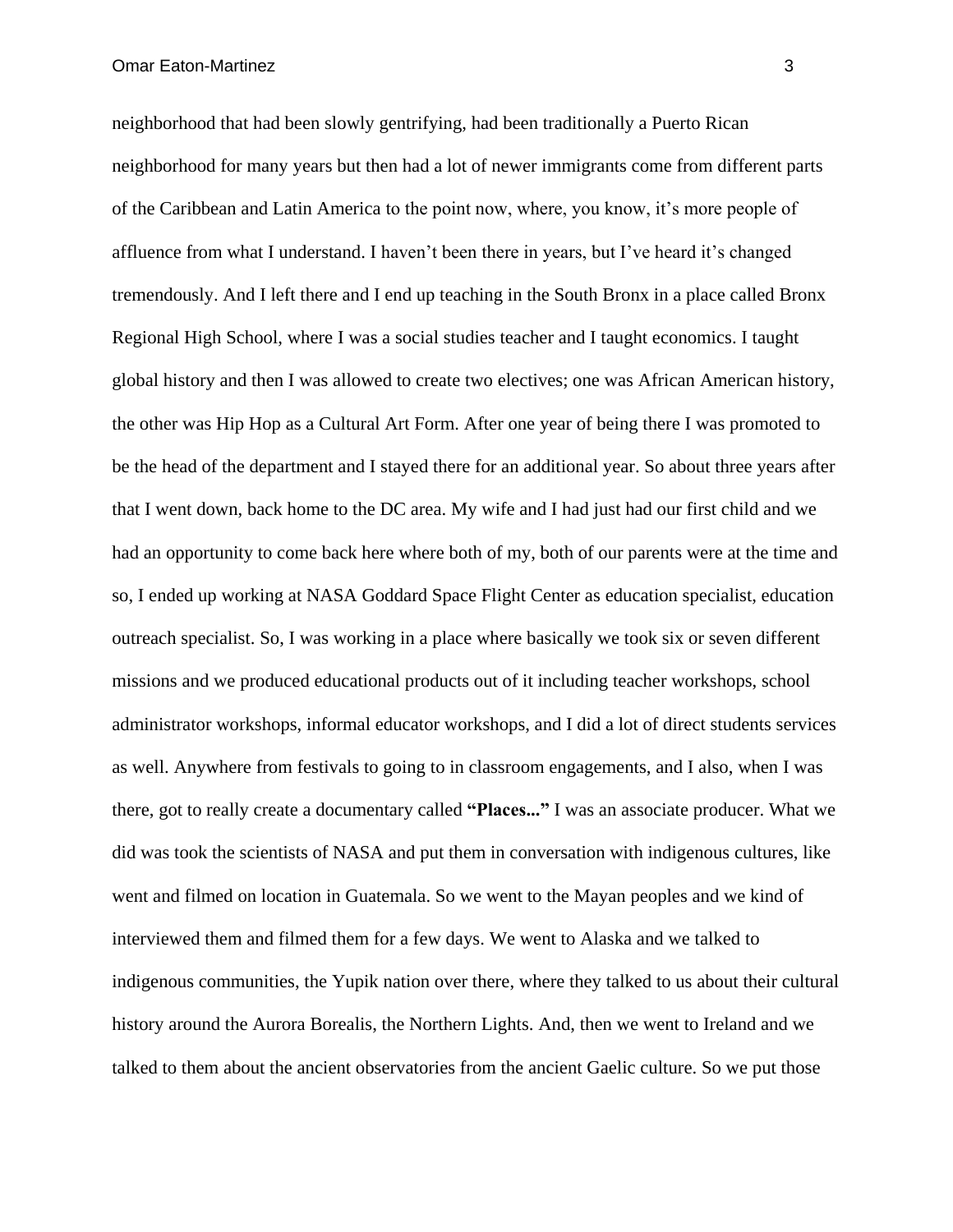three experiences in conversation with NASA scientists around the relationship between the sun and the Earth that, at the time, we were working for the sun Earth...the sun and Earth connection program. Then, I was a contractor for that, so once that contract ended in two years, then I went back to teaching, and I taught in DC public schools in a place called, well at the time was called Bell Multicultural High, now it's called Columbia Heights Education Campus, is where I taught World History and DC History and that school the highest population of new immigrant students in the city. So, most of my students were from Central America, mostly from El Salvador. But I had students from, you know, Guatemala, other parts of Central America, some Dominican students. Had a lot of students from different countries in West Africa, East Africa, as well as China. And, so I did that for a couple of years. An, then I went into...and when I was at NASA, what I failed to say, that's when I started peeking the museum stuff a little bit because, in my informal, with the informal education conference that I had to create, other people that we were reaching out to were basically anybody that was doing education outside of the classroom, which involves after school program folks, youth development programs, like, you know, Boys and Girls Club, but also museum educators. So that's what I really started really getting an interest, we had an interesting relationship with, that was right when the National Museum of the American Indian had opened and we had a relationship with them and some other, and we also had a relationship with the Koshland Museum of Science, which is the science museum that's attached to the National Academy of Science in downtown DC. And so that's when I first started getting a taste for...for museums. Fast forward again past the, when I left DC public schools, then I went to the National Park Service, and I became a park ranger. When I was at the National Park Service, I started working at the Mary Bethune Council House Historic Site, so one of the former headquarters of the National Council for Negro Women. I did that for a few months, and then I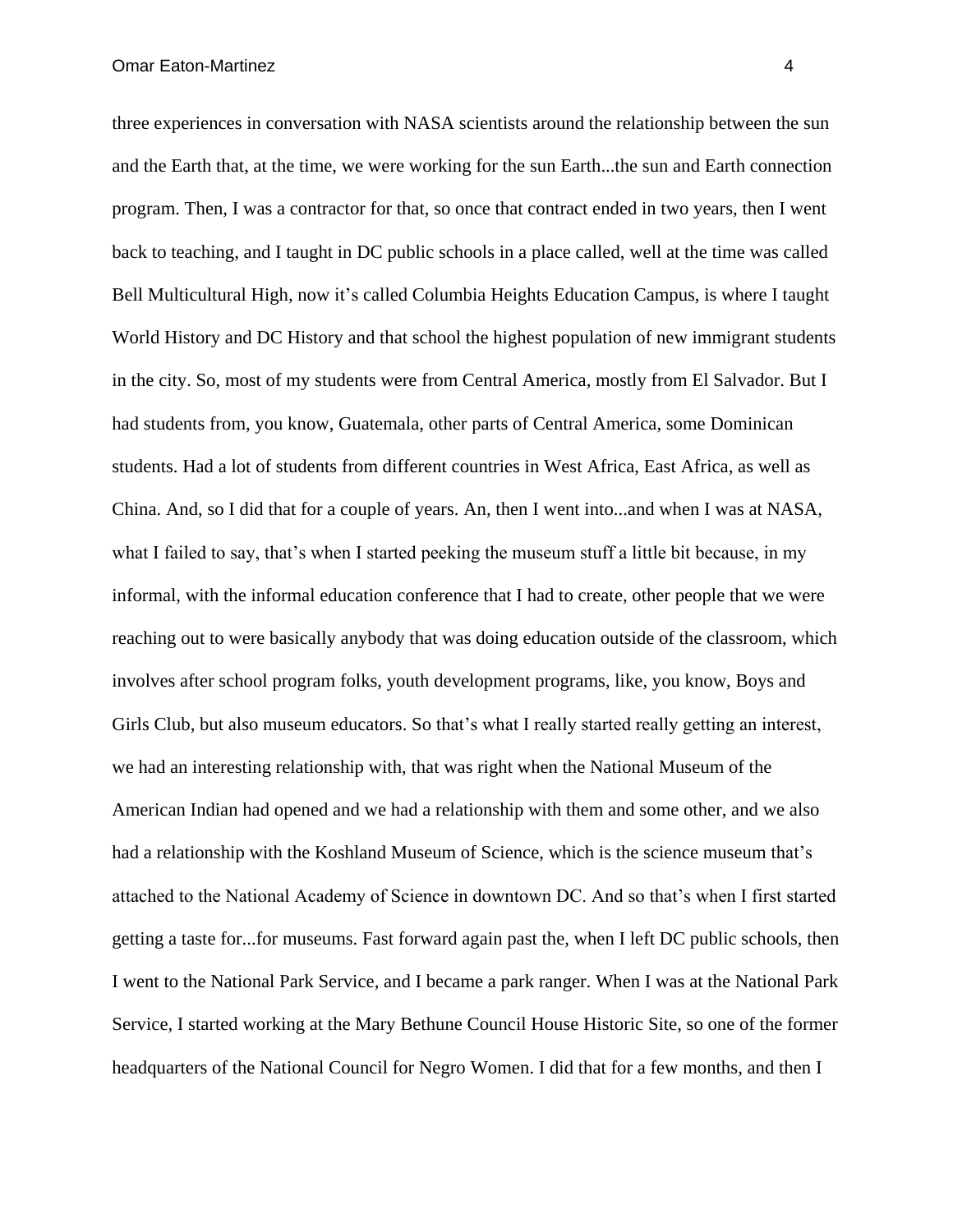was given the opportunity to work in our central park administrative unit which is called the National Capital Parks-East, which is located in southeast DC. We had oversight over historic sites and parks in DC as well as in Prince George's County, and I was put over a lot of the youth programs, and which really was parks service speak for internships and fellowships. So I did that and I started a program called the Anacostia Watershed Ambassador Program where really talked about the idea of environmental justice and what that means to the community. So, we taught and trained the students, both at the high school and college level, on what a watershed was, what is watershed education, and how we do create activities and, different educational materials to go out and teach the whole community around the watershed, specific around the Anacostia River. And that was a great opportunity but when I really got into museums in the park service was when I was asked to serve on, for the office of the National Museum of the American Latino Commission. That commission was legislated back in 2009 towards the end of George Bush's, probably 2008 because the end of George Bush's second term. And, then when President Obama came in, they finalized everything, and so twenty-three commissioners that were appointed from both sides of the aisle, from both the House and the Senate, and from both Presidential administrations, and then they set up *[Zoom call stalled] …*

Under the National Park Service. So for, for two years intermittently, I supported the efforts of that commission, which led to the final report which, what the commission was tasked to do was to write a report on the feasibility of the National Museum of the American Latino. And then that's when I really got really close and acquainted with the Smithsonian and really, really close and acquainted with the politics of public history. And, then we turned in that report May 5, 2011, and, for those who don't know, it's finally been legislated as of early this year, and so now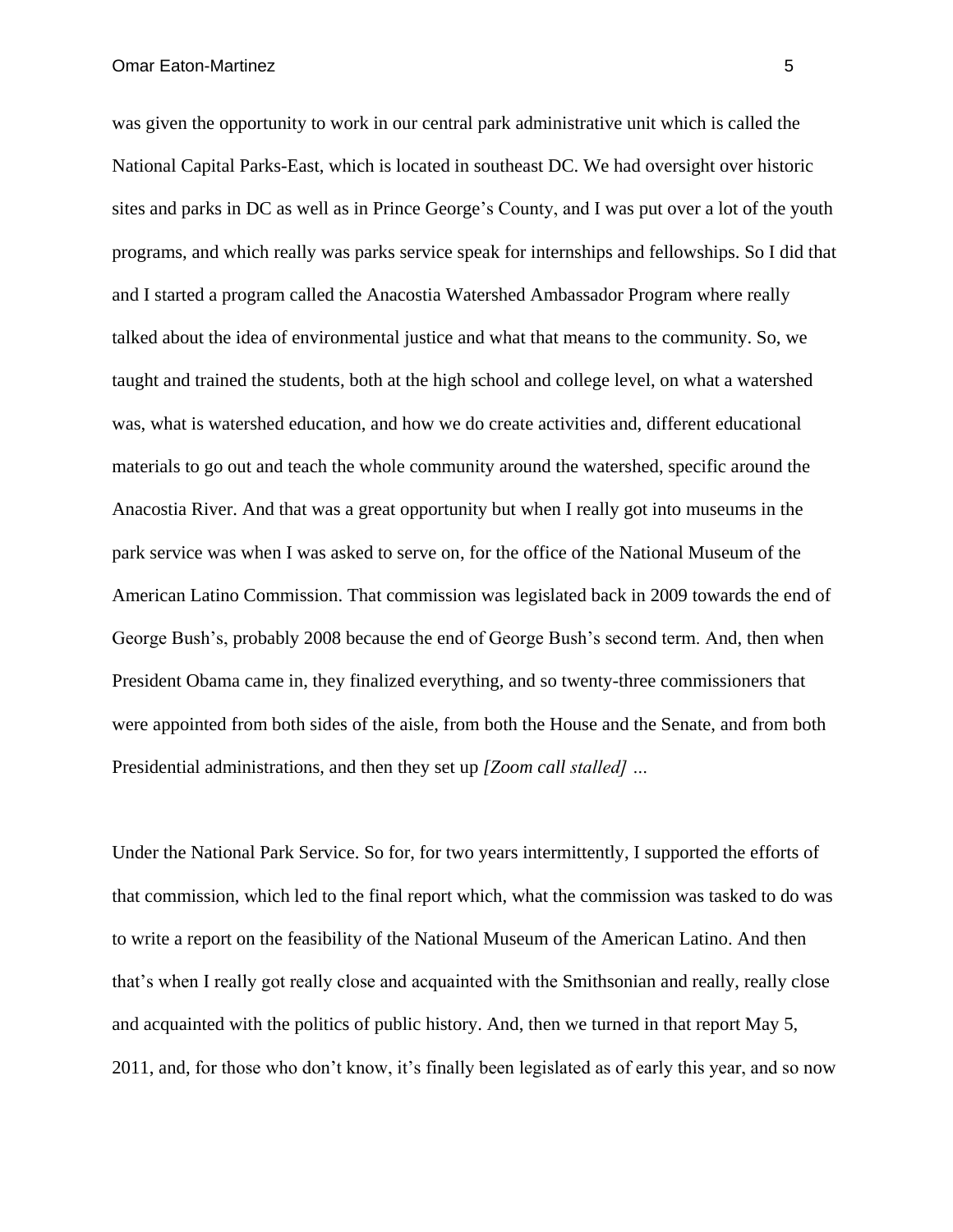Omar Eaton-Martinez 6

we will have that museum be part of the Smithsonian family. Then, I got the opportunity to apply for an opportunity at the Smithsonian at the National Museum of American History. So, I started there November of 2011, and I was the intern and fellows program manager for the, for that unit and I was basically tasked with creating a recruitment plan to expand the diversity of the applicants that came into our academic appointments, which include interns, fellows, and research associates. My predecessor had her numbers fluctuate from 18-22%. Mine never were lower than 33% and were as high as 50%. Pretty much because I partnered a lot. I collaborated with anyone who would listen, and would now that, that just didn't include the Jackson States of the world, but also included, you know, the University of Marylands, and the University of Mississippis, and all the other PWIs that certainly have students of color there as well. And we were able to really create some great relationships with those schools and increase the amount of applicants and therefore the amount that were end up being selected, and work well with the research fellows too. And, as a result, I was able to be asked to be a part of the inaugural diversity advisory council of the National Museum of American History under the former director John Gray and ended up before I left being the co-chair for that for most of its existence and was one of the earlier unit-level or museum-level advisory councils at the museum, at the Smithsonian, excuse me. And, then, the Smithsonian also has a central office of fellowships and internships and they, too, have their own diversity council they asked me to be a part of as an inaugural member. And so we worked together to really build out the type of recruitment that I was doing solely for American History, but then we locked arms with all the other units that were interested in doing the same, we were able to cover much more ground that way. We were very successful, especially around the increase of Latin-x students who were coming as interns and research fellows. And then, you know, throughout the last few years that I was there, I was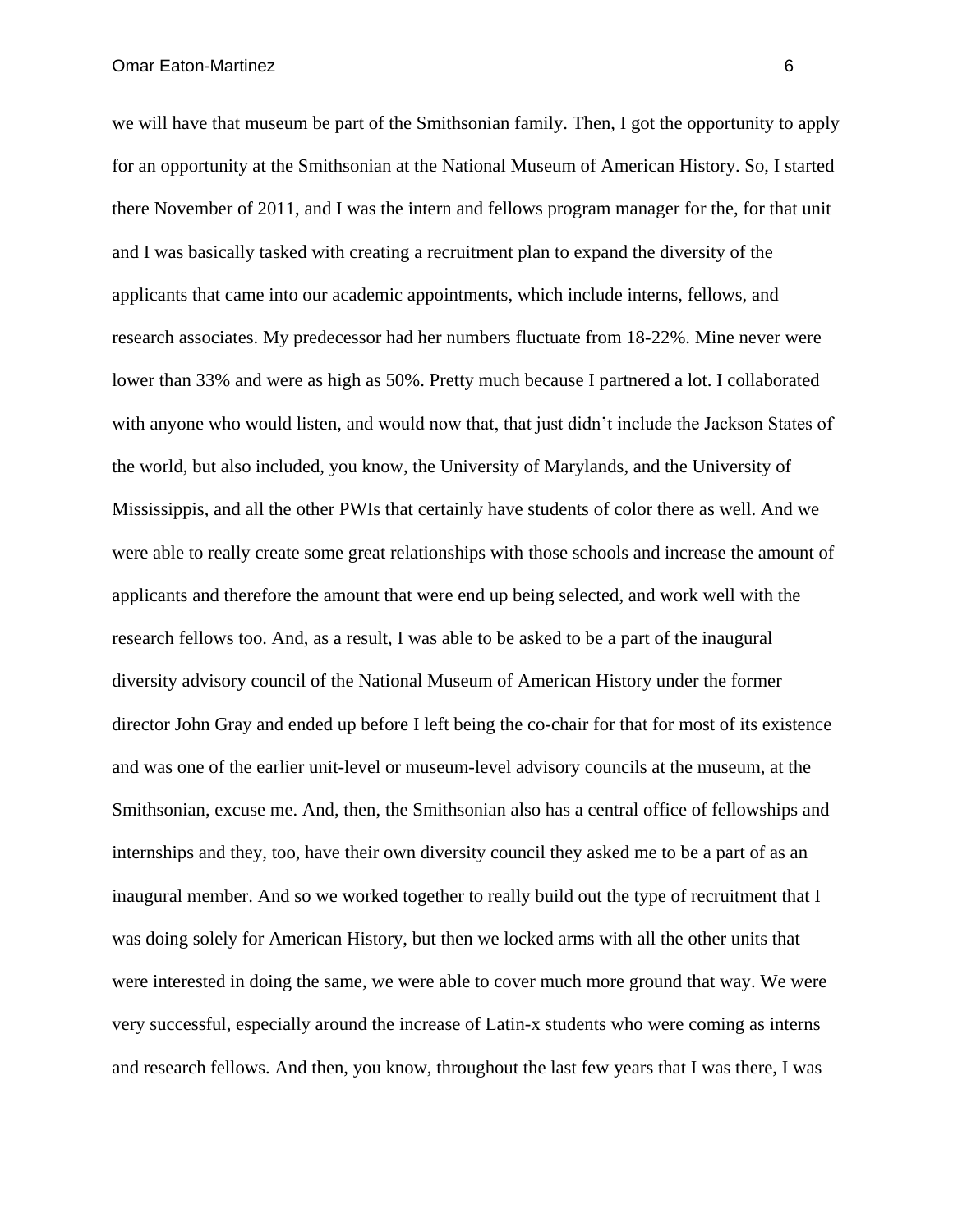there almost seven years, we were able to, I was invited to become part of a lot of different diversity advisory councils whether it was Smithsoninan-wide or sector wide. I worked on the American Alliance of Museums Working Group that ended up creating the "Facing Change" report that ended up leading to the gift that they received for the "Facing Change" initiative from the Walton, Ford, and Mellon Foundations. And, then in 2019, I became the inaugural fellow for that same initiative where I helped museums increase the diversity of their boards and create inclusion plans, and I had the distinct pleasure of being placed in Jackson, Mississippi. So, I got to work with the International Museum of Muslim Culture, the Mississippi Department of Archives and History, and the Museum of the Mississippi Delta, and so we were closing out that fellowship at the end of this calendar year, and it's been a really great experience with those great institutions and learn more about Jackson, Mississippi and its histories. And, then of course, worked on the diversity and inclusion task force for the American Association of State and Local History, and then I joined the board for AAAM last summer and was able to participate even prior to that as a member of the planning committees for the Hampton annual conference in 2018 and then joining the you, sir, last year, and now chairing it this year, and we'll see what the future brings. I think that's most of what you needed.

Q: That's great. So, can you just talk a little bit about, I do want to come back to AAAM, the Association of African American Museums, but just talk a little bit about your position now and what you do on a day-to-day basis.

Eaton-Martinez: Yes. So three years ago I left the Smithsonian to become the Assistant Division Chief for Historic Resources at the Maryland National Capital Parks Planning Commission,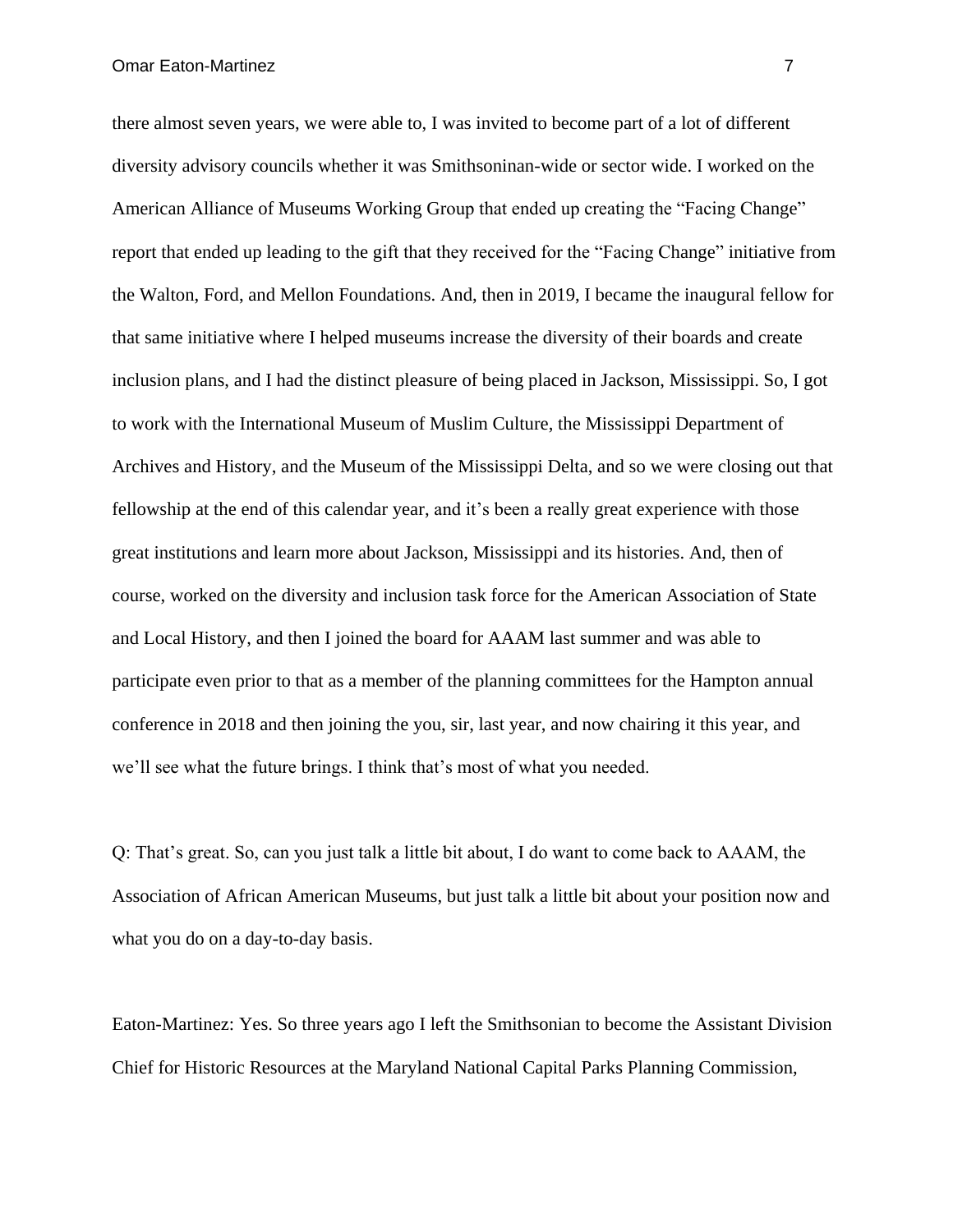where I work more specifically with the Department of Parks and Recreation, Prince George's County. So, I am, I get to help manage around fifteen historic sites in Prince George's County, Maryland, which is one of the counties that border Washington, DC. I have six historic house museums, three archaeological parks, one paleontological park, and I have a black history program that has three, four historic sites now, excuse me, cause another one is going to come online next year. And then we have also the College Park Aviation Museum, which is the only unit that I have that was actually, what I call a true black box museum. It's actually a structure designed to be a museum as opposed to a historic site converted to a museum. And so, we've been able to do a lot of great work, it's been really interesting, especially the last fifteen months for most people. But when I came in, I had seven direct reports one of them was a person of color. Now, three years later and some change, I have nine direct reports and six of them are people of color, and I attribute that to, number one, the support of, of my staff and support of, of our leadership, but also because I was intentional about what I was going to recruit for what, for why. And a lot of was aligned with what we were building over the last two or three years which was these strategic pillars around enhancing visitor experience, both quantity and quality, transforming education activism, tracking the diversity, inclusion, and belonging and really working from a center of acting in honesty, integrity, and respect so we could build trust with our communities. And as a result, one of those positions that I was able to hire last year was the, the new position called a lead historic interpretation and community engagement officer, and what he is tasked to do is to do two main things right now: that is to lead a brand new mobile museum that we're developing that's now called the Sankofa Museum, Sankofa Mobile Museum. And then he's also tasked to support and provide training to the rest of our staff around inclusive interpretation at our historic house museums, whether it's black history programs, or the College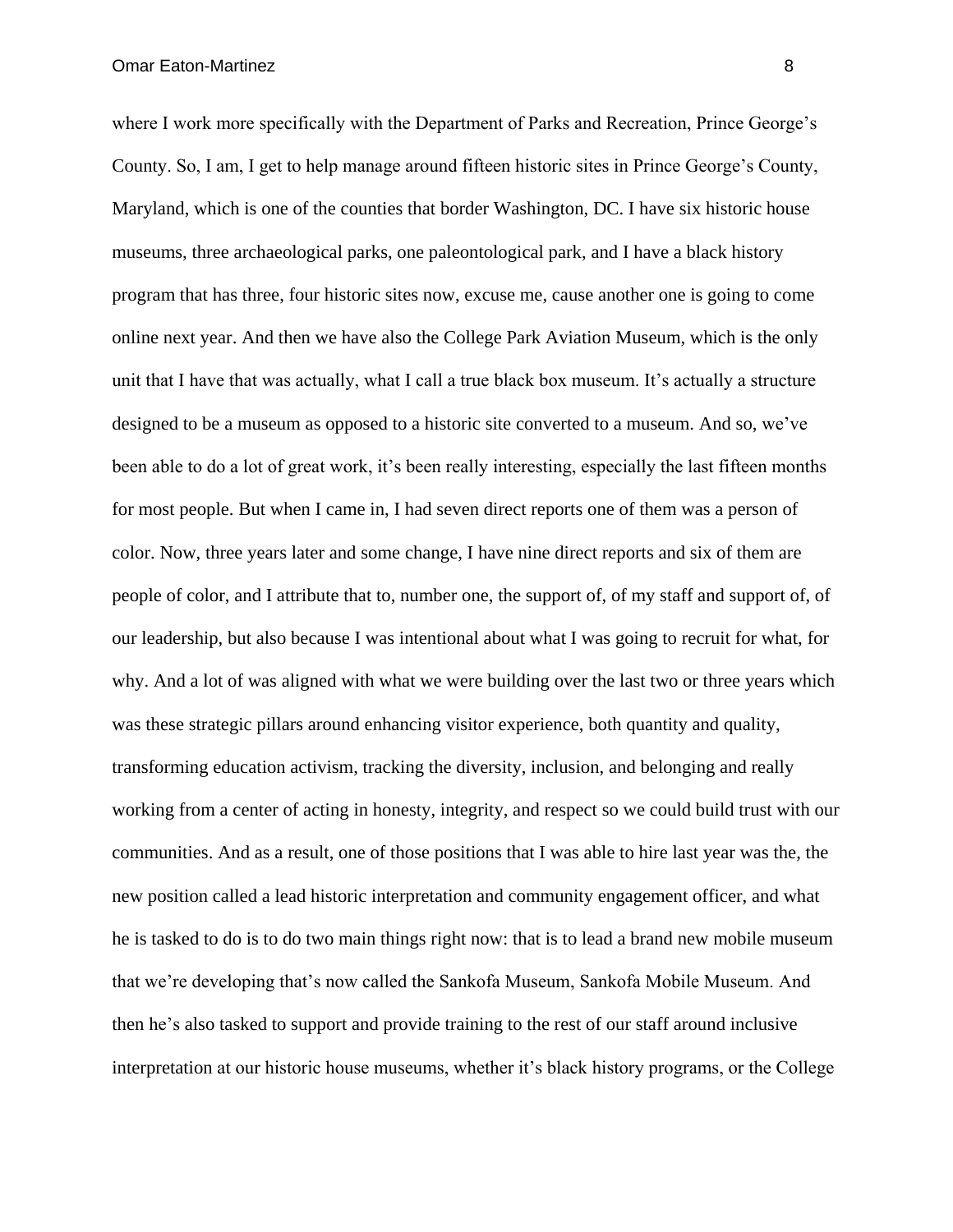Park Aviation Museum. And so, cause we're able to lean in that way, we've been able to see tremendous change and even pre-COVID, the unfortunate tragic latest murders of African Americans, we were really in the position and poised for this to really uplift the county even pivoting into virtual, because we were already thinking about these things. And, we always understood the history is part of the continuum and not blips in the matrix, so we're always look at how the past influences the present and prepares you for the future. And so that's how we try to frame our interpretation. That's how we want to consider in terms of how we partner with people, how we do, how do we do exhibition development and the like. So, it's been good. We opened back up again now as of two months ago and, and we're getting a lot of good feedback, a lot of feedback in general about our new interpretive schemes and we hope to continue to build those out. And lastly, I'll say that we're also, as a division, because we have nature sites also in my division, that together we unified, we are starting to develop an impact plan. So we're working with Randi Korn to do that, which allows us to really imbed intentional practice in our work, as well as really hone in on two or three audiences that we want to develop.

Q: Thanks. So, there are a couple of things there I want to pursue. But one, I just wonder if there are, maybe misconceptions about the work that you do or unknown aspects of the work that you do in the museum world, that might be informative for folks?

Eaton-Martinez: Yeah, you know, I think one of the things that I feel like that gets missed by some people, especially people who are looking at career changes or are in school and looking to see what they want to do, is that, you know, they don't understand fully that this is a place for social access and social change. Like, we are building these institutions and some of them have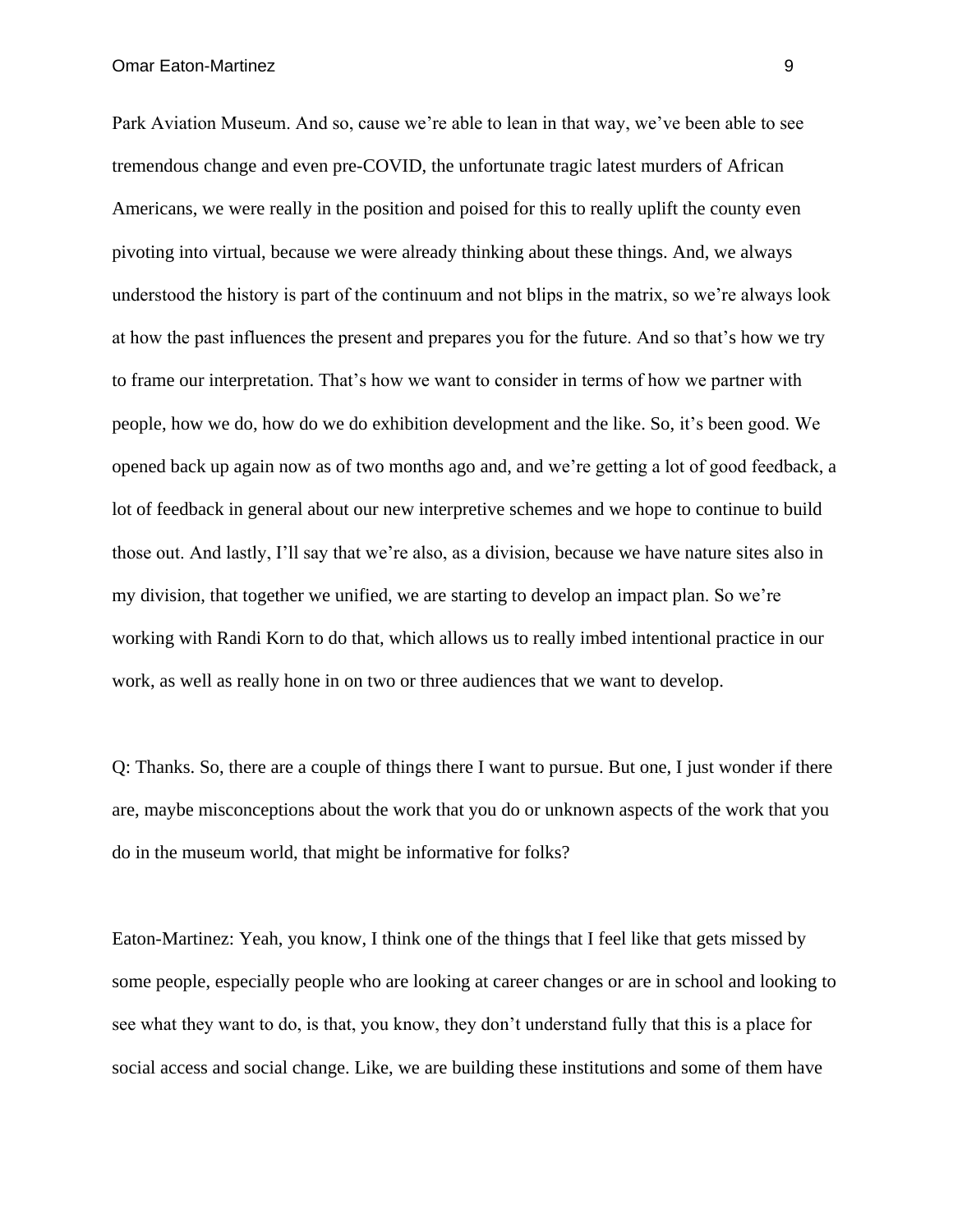been that way since the beginning and some are converting to be so now, to be these places of social action. So if that's something you care about, this is a wonderful job, or a wonderful career to consider because now you put yourself in the position to really immerse people in history and art and culture and science and form their conscious so they can be better informed citizens in our communities and hopefully avoid a lot of the polarizing rhetoric that we get into nowadays.

Q: Yeah, and along the lines of that polarizing rhetoric, I'm wondering how you are intentional about addressing some of these complicated topics and the way that they polarize our communities today and how the work you do must meet the needs of the diverse audience while being kind of social action oriented as well?

Eaton-Martinez: So I think what we've been trying to do while we were shut down is fully prepare our staff to help them understand that when we open back up again, we're not opening back up the same audiences. Number one, people have been severely traumatized, and some of us been traumatized two, three, four times over. And so we have to prepare our staff for that; how do we use and utilize trauma-informed care and not just how do we greet our visitors and create experiences for them. How do we even imbed that in our interpretation, so we've been slowly start to work on that with some of the work that we've been doing. Also, we, we understand that as we start to build out these new interpretive schemes that everybody is not gonna be ready for that. I mean, it's interesting because I shared earlier that we've got a lot of feedback. Well, all of that hasn't been positive, depending on what you're, what you call positive. Some of it's been, "well, why are you doing this, and why are you doing that?" For example, one of our museums, who's really leaned in on making sure that the enslaved voices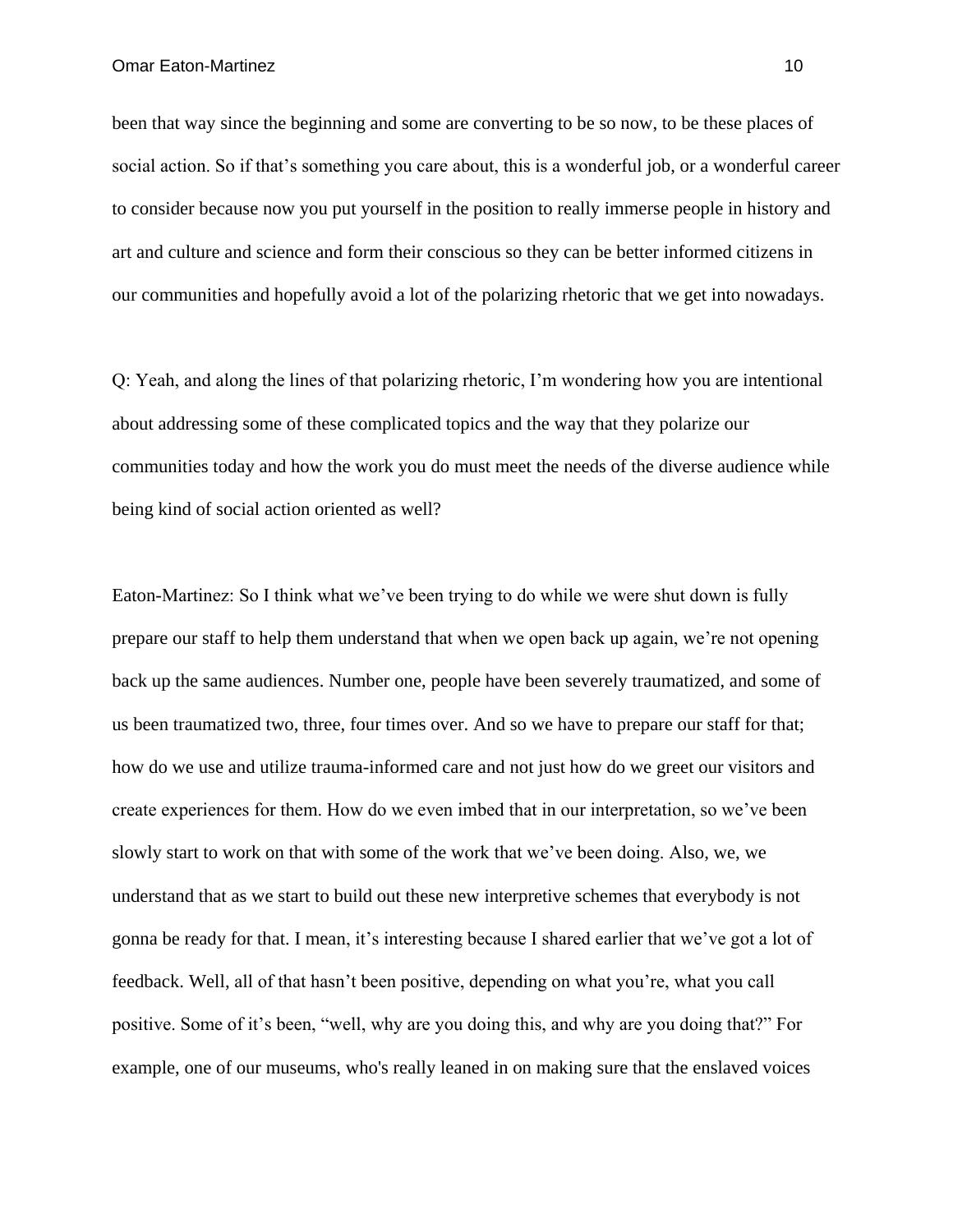have been raised and we're starting to decenter the slave holders of that particular house has gotten feedback from volunteers and maybe some public saying, "well, why are you trying to convert such and such museum into a black history museum?" Well, the unfortunate implication of that question is that, that means we were a white history museum then and are we okay with that? So we had to really lean in and interrogate those notions with good historical evidence and very keen and strategically organized tours. So that's when we've been doing and we're engaging people in conversations about this. We're not trying to shame anyone, we're not, we don't want to do that. We don't find any value in that at all. We find value in all feedback, whether we deem it negative or positive, it doesn't matter, we want to answer, we want to spark dialogue. Because at the end of the day, we feel like we're doing this for the community and the community gets to be served through our interactions. And, conversely, I mean, we've gotten, when we sent out some social media posts to tell people we were open, one of the things that we learned was that we really didn't do all that we could to talk to people about how we were making some of these changes to interpretive schemes. So, of course now we were sending out these social media posts to people who have now been reading for at least fifteen months, some of them fifteen years, about how, you know, you're not supposed to do certain events on, on a plantation space, and so if they saw something that was sent out by our social media that didn't meet that criteria that people are now being awakened to then, you know, quite frankly, we got lit up. And so, we then took that as another opportunity to engage those people who, who made those comments and had those critical questions and really talk to them and say "hey, you know, we hear you, loud and clear, and this is what we're doing, and what do you think we could do better. In what ways can we engage you and your community? Why don't you come on by and see what we're up to now?" And, it's just been a great opportunity to be able to really lean in and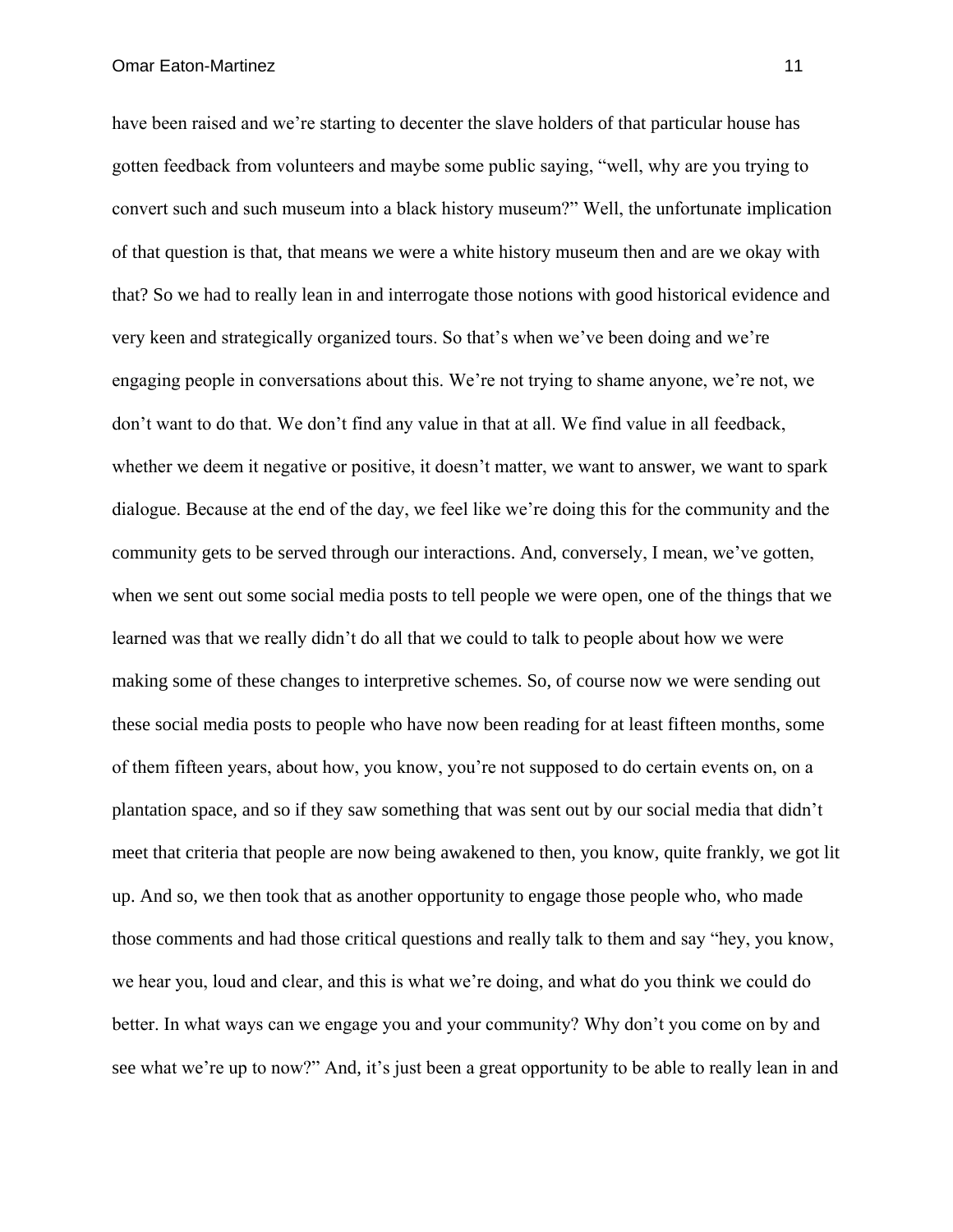help people understand this idea of an apolitical public historian is not, does not exist. Everybody takes a stance. What we want to do, is we want to create an exhaustive experience so people are immersed in it and you can come up with your own convictions based on historical evidence.

Q: And, in that regard, what are some of the biggest challenges you face in doing that work and, and then maybe the flip side of that, what's some of the greatest rewards in approaching that work like that?

Eaton-Martinez: Yes. I think that the biggest barrier is to really engage and inform some of our more traditional visitors in what we're up to. And that's what we've been doing. It hasn't been incredibly difficult in the sense that anybody has gone to great extremes to stop what we're doing, because to me, that would be difficult, right? Because then we got to deal with it in a whole different way. It's just difficult sometimes, of course, having these conversations which to some of us may seem to be commonsensical. But, for others it's very difficult because they've been socialized to think one way for so long, it doesn't matter how educated and intelligent they are. They just have leaned in on this one way for so long. And the idea behind some of our interpretive schemes and the way we've been approaching exhibition development and partnering is that we want people, we want to help train our audiences to, to be critical and analytical but with a nuanced lens that everything is not monolithic. You can create these buckets if you wish, but you're only going to create just another division within the larger scheme that we've been already been dealt with. So we want to try to avoid that by framing questions and provocative questions throughout our historical tours. We want to avoid that by really giving equal voice to our partners with whom we co-create programs or co-curate exhibitions that we're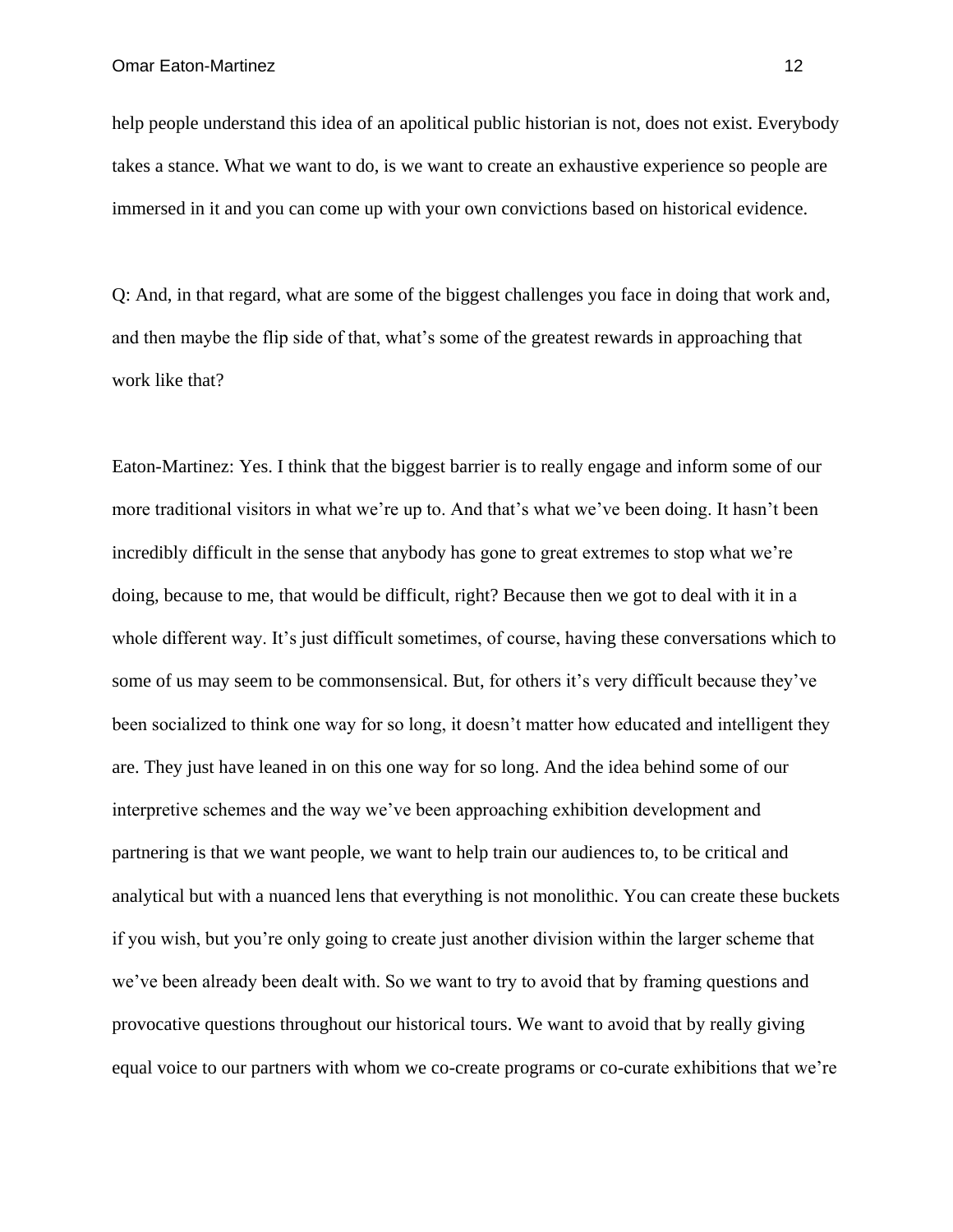not trying to take over. We're not doing partnerships from a paternalistic view. That we're not doing, that we're actually acting as co-stewards and not co-owners because there is a difference, and explaining to them what that difference is. I think what has been different for us is that we've been so clear and dedicated to our vision, although it may not be all spelled out, line for line just yet as we continue to develop, but we've been so clear and consistent with it, the people are starting to buy in. The people are starting to at least be open to what we've done and time will tell to see how they've been, how they'll be convicted later.

Q: And is that related to what you see as kind of the greatest rewards in doing this work?

Eaton-Martinez: Yeah, I think that is part of it. But, I also think the, the greatest reward also is to see some of our, our freedom fighters and stakeholders of this county, who we've been able to work with see the changes and be heartened by that. Seeing people I know have fought so long for those voices to cosign on what we've been doing and to really tell us things like I've always wanted. There's this one person, he's a descendent of one of these slave families at one of our sites, and he's, now we have a new manager there that's doing some great critical thinking and progressive work, and his family's story has always been sort of on the margins of the larger interpretive scheme of the house. Now, this director's bringing it to the center and giving equal voice with the slave holding family and it's interesting because now this gentleman is telling us how that he's always wanted it, right? So the thing was that we didn't reach out. It's not like we never talked to him. We talked to him plenty of times. The gentleman has had reunions at that space, so we've engaged. We've engaged, but we never asked those type of questions, and we never asked those type of questions because we were acting, we were engaging that gentleman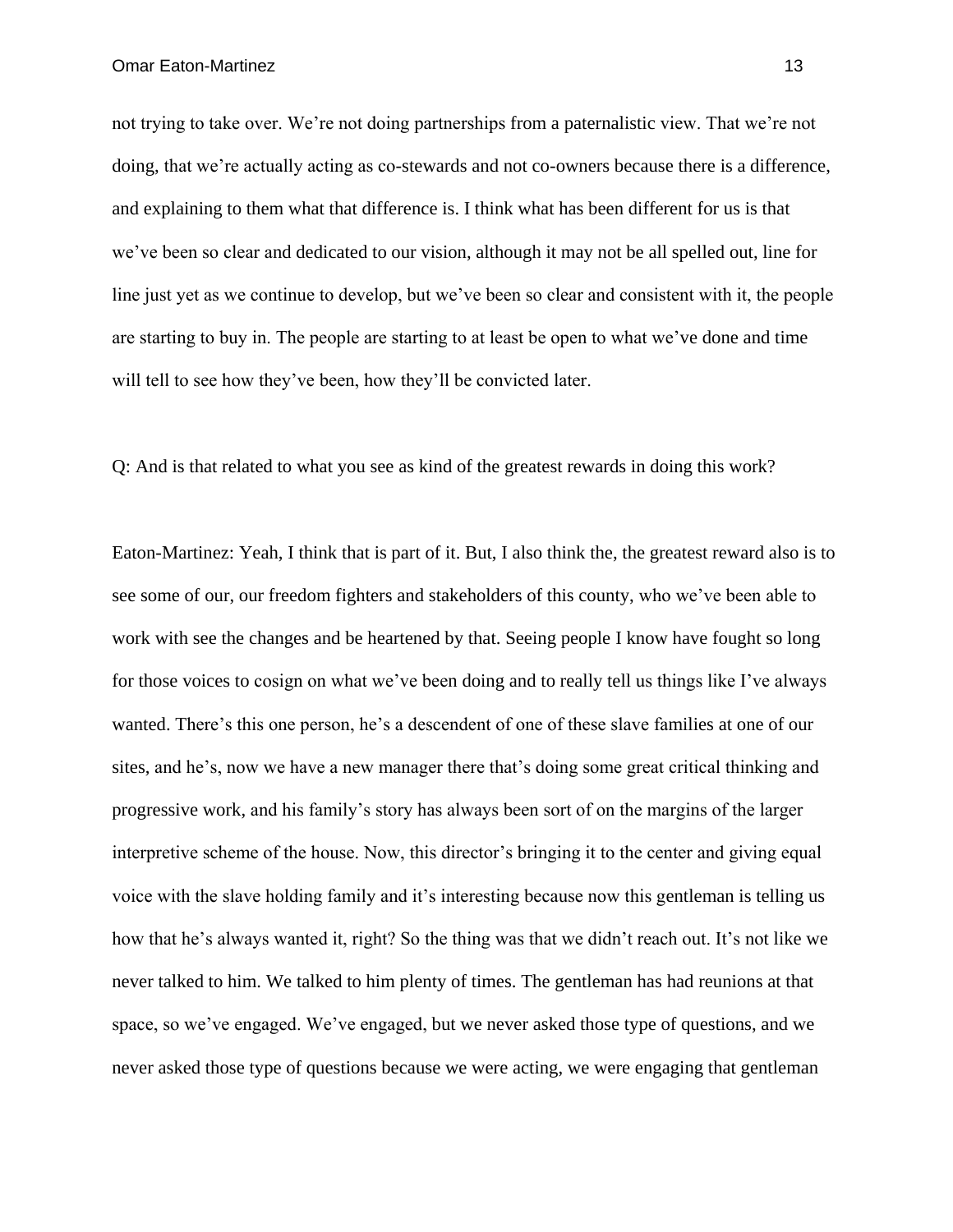Omar Eaton-Martinez 14

and his family through the lens of like a paternalistic partnership. You know, we are this commission, and we own this property, and we're going to invite you to tell your little story, or your story, and then that's it. Now we're like hey, you are partners. We are co-stewards in this struggle together and now we can start to decenter dominant culture and really bring up the voices in a way that it's supposed to have been brought up.

Q: Great. So, a little bit of a different question: how has your museum work evolved to meet the demands of this kind of ever-changing modern world, especially now in the age of Covid-19?

Eaton-Martinez: Well, you know, we did a lot of the virtual programming and we learned a lot about ourselves and something that I really wanted to do pre-Covid, and I think we've had a lot of hesitation because I guess we didn't have to? Some people felt we didn't have to do those type of things. But then when we were sort of, you know, put in the position where we had to, it was amazing what we produced, quite frankly. It was amazing to see how, how far our audience was willing to come from to engage with us on these programs. For example, we worked with Joe McGill from the Slave Dwelling Project, you know. He came to us in 2019 and, you know, we did the traditional in-person program with him at one of our sites. We had 150 people come, which at least, up until that point, the most he has ever seen in person. But I think he was floored by, was that was the most people of color come to a site, which was really an interesting feedback to hear from him. Fast forward to 2020 and, you know, we can't do these in-person things anymore. We brought in a production team of some folks who used to work at CNN and we did a really high-res, high quality live stream. We brought in Joe and we had him just, him and one of our staff members in talking about the legacies of the enslavements. Our staff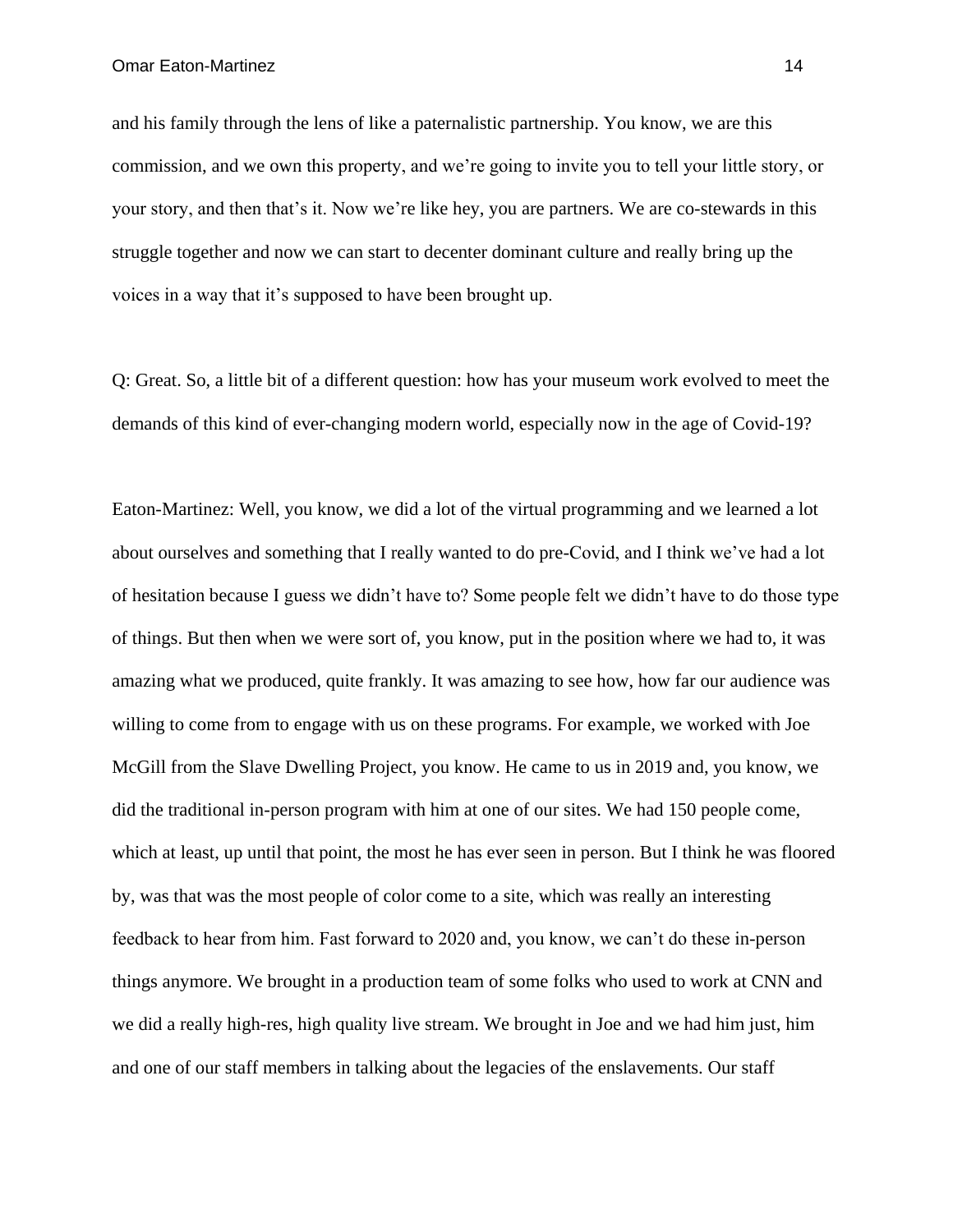member, Marvin-Alonzo Greer, just interviewed him and talked about it. Then we fielded questions from people who were, who were joining us live and it was great. And, we had like 400 people, you know, come to that online. So we were, you know, alright, we went from 150 to 400 people, that's great. The next night, we did, we extended it and we switched roles a little bit. We made Joe become the moderator, then we invited Rico Newman, who is one of our elders from our, our indigenous nation, Piscataway nation, and that went from 400 to 4,000. And so then we understand hey, these are new audiences. People care about these programs and are edified by these programs above and beyond our geographic region. So that was a wonderful discovery to make. Really, just, you know, again, we're doing this work in Prince George's County. We're competing with the National Park Service, we're competing with the Smithsonian, and all these other wonderful museums and institutions, and it's wonderful to see that type of confirmation and affirmation, quite frankly, from all the people who were coming to tell us how much they enjoyed the program. So, for us, it's been great to see that type of growth. But really, I want to say one more thing is that when we got to hire new managers, what we also did was, we were very intentional about the type of leader we wanted. You know, we did not acquiesce to the traditional HR jargon that usually is involved with these job descriptions. We actually said what we wanted. You know, revolutionary, right? We actually said what we wanted and listed our pillars, and we got the most amazing applicants from literally all over the nation, right? And so, you know, people are thinking, you know, people only travel across the nation to come to work for the Smithsonian and the National Park Service. Not so. I had people come from California, we had people come from Missouri, we had people come from Virginia. We had people from all over because we said what we wanted and the people responded.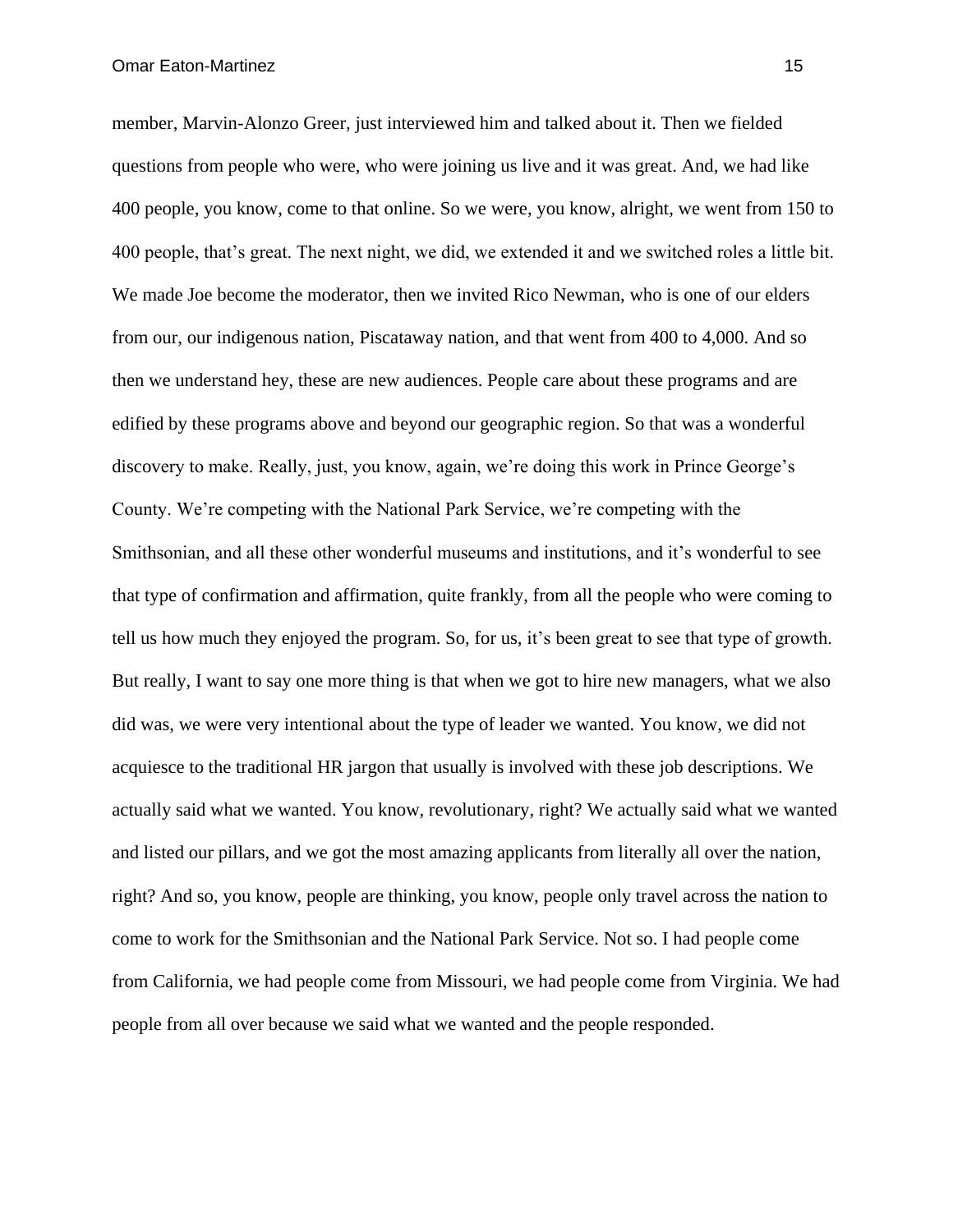Q: That's wonderful. I want to return to the Association of African American Museums, AAAM, which you spoke about a little bit and talk, maybe you could tell us a little bit more about your experience and history with the organization and your relationship to it today.

Eaton-Martinez: Well I have to say, I attribute my connection to AAAM to two people. One is John W. Franklin and the other one is Deborah Mack. And, if it wasn't for those two individuals, I would not be in the know. And thank God to Dr. Mack, who invited me to speak to the first one that I went to, which was the one in Memphis. So I guess that was in 2015, 2016. And it's been a love affair ever since. It is almost magic, the feeling, the connections that you make at the Association of African American Museums. As I stated earlier, you guys can figure out that I am on, involved with a lot of these different associations, and they all have served a great purpose in my life, but AAAM is something different. Something very special about the members, very special about its history, understanding that the founders were these grassroots scholars and activists who really stood strong for the black experience, providing these types of, you know, these tours, these historical programs that really continue to influence people, even today and see all these organizations of different cultures, including predominantly white institutions, now lean in on, on community first; understand that black museums have been doing that for half a century. It's just amazing to see that legacy. When I went, you know, to Memphis and I got to see and visit the museums and meet the people, I have built friendships and mentorships and mentees that I still hold on today and even through these last two years of virtual conferences where we were really concerned and quite devastated that we would lose some of that homecoming feeling, I feel like we have done a really good job of maintaining that as much as possible, considering, you know, the dire situation of our country and our world. And I'm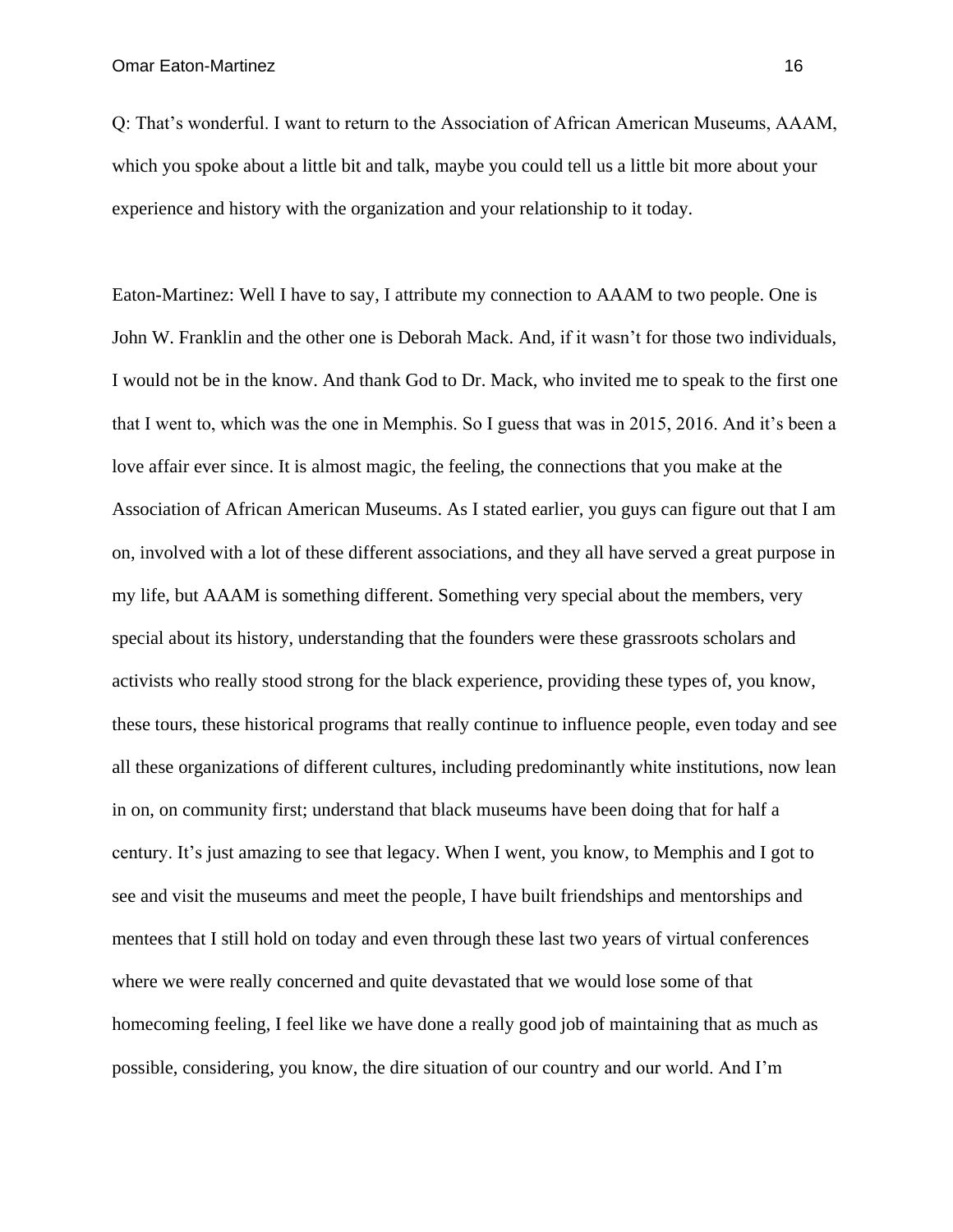certainly looking forward to what we get into in a couple of weeks with the conference. But I'm very much looking forward to what we can get into in Miami next year.

Q: So you're chairing this year's conference. How long have you been on the board?

Eaton-Martinez: I joined the board July of 2020, so just about one year.

Q: Alright. Now, you mentioned Deborah Mack and John W. Franklin, which leads me to another question about the people who've impacted you from AAAM and the black museum field and if you might say something about them? About, you know, Deborah Mack and John W. Franklin specifically or those people who were most impactful on you and why?

Eaton-Martinez: Oh boy, you done...you gonna have to, alright. This is going to be a long one. So John Franklin. I came to the Smithsonian. He accepted me with open arms from the, because I came from the National Park Service to the Smithsonian, and for people to know, John Franklin, he is all-everything to everyone and so I always get a lot of colleagues in the National Park Service who knew him intimately. So, when they knew I was leaving that agency to come to the Smithsonian, it was probably the top name that was given to me and I reached out to him without hesitation. He opened his arms, and he treated me with a lot of love and care and allowed me to really dig into the institutional knowledge that he has of the Smithsonian. So it was great. With Dr. Mack, she was actually on the panel, I can't remember what conference it was, but it was her and actually Claudine Brown. And, I know Claudine Brown because I met her at that point already, I had not met Dr. Mack yet. And, saw both of them engaging these two powerful women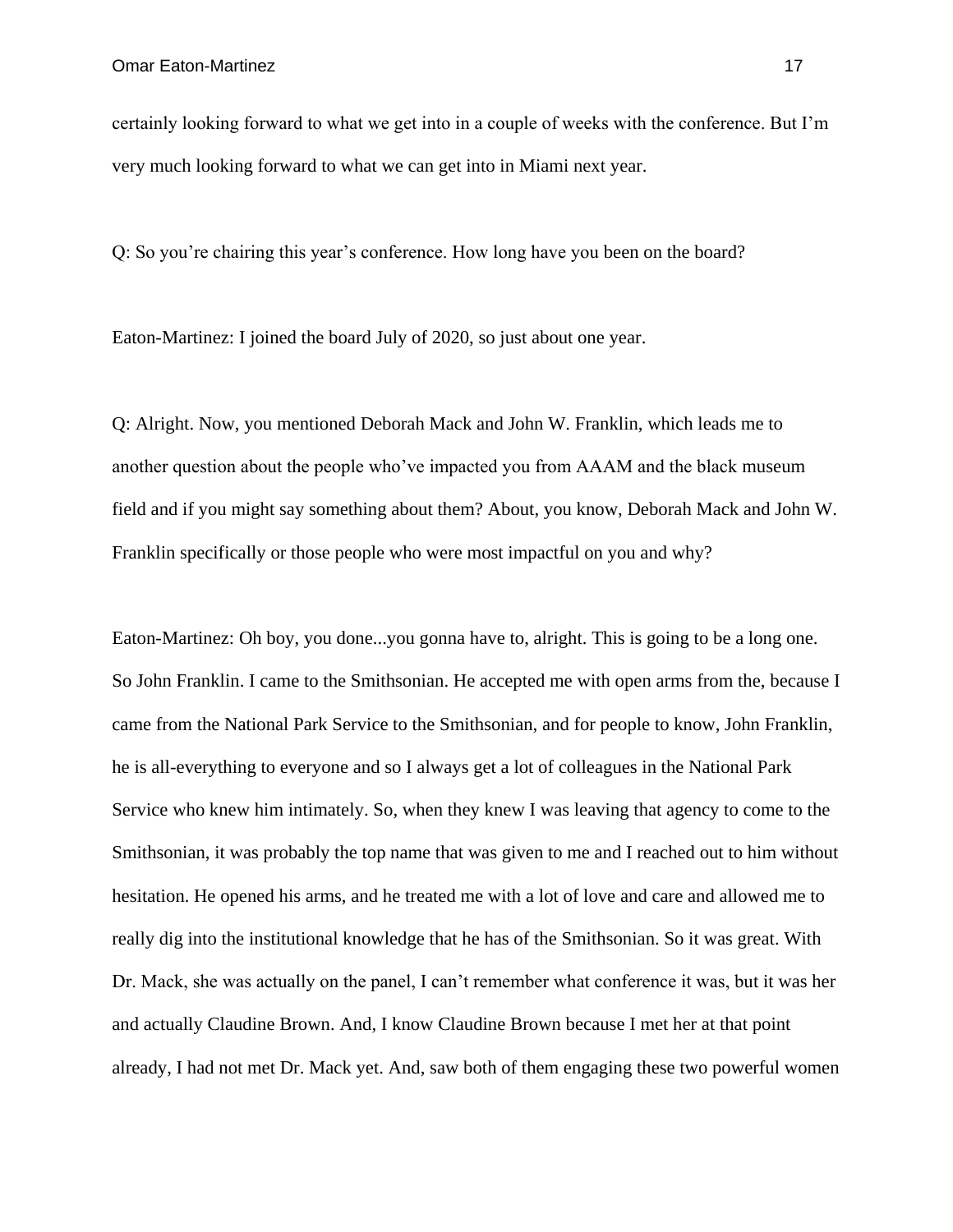speaking truth to power as they, they just had no choice, that's all they know how to do. And, I got to meet Dr. Mack and, again, she opened her arms to me and I was really intrigued with the work, especially around strategic partnerships. Because to me, I feel like that's, that's the core of my work to really collaborate with internal alliances and external alliances and she has just done so much in the field around that. And, and it shows through all of her affiliations to different associations that she belongs to and she's impacted and so she's been great. I've had the, actually Claudine Brown, you know, I think about her all the time. I mean, she's another one who was another name that was given to me when I was leaving the National Park Service. You know, she was the assistance secretary of education and access. She had a small, storied career at the Smithsonian, had kinda gone back and forth, I know she worked at the Nathan Cummings Foundation for a while as well, before she came back to the Smithsonian before she left us, left this Earth. And, I miss her calmness, her knowledge, her encouragement, I mean, all these people had always instilled in me and led me to believe that I was a leader and that I would be a strong leader in this field, and it was because of their encouraging words and opportunities that they gave me, I began to develop as such. I can't leave out folks like Lonnie Bunch, who, again, always opens his door. I mean, you know, course a little bit hard now that he's Secretary, but even then, I've gotten to be, I've gotten able to sit with him and talk to him and he's always been great. People like Spencer Crew, always been great. I love, I love the fact that when we were in the Hampton, I was sitting there talking to Amina Dickerson. (Laughs) It was like Amina Dickerson here, and like Thelma Golden right there, and Sandra Jackson-Dumont right here...it was just, I mean, those types of conversations only happen in that space. I promise you, I go to a lot of these conferences, and I have had some great, great conversations there, but nothing like that. Nothing like that. And so, it's been awesome to meet these folks, hearing from Sam Black,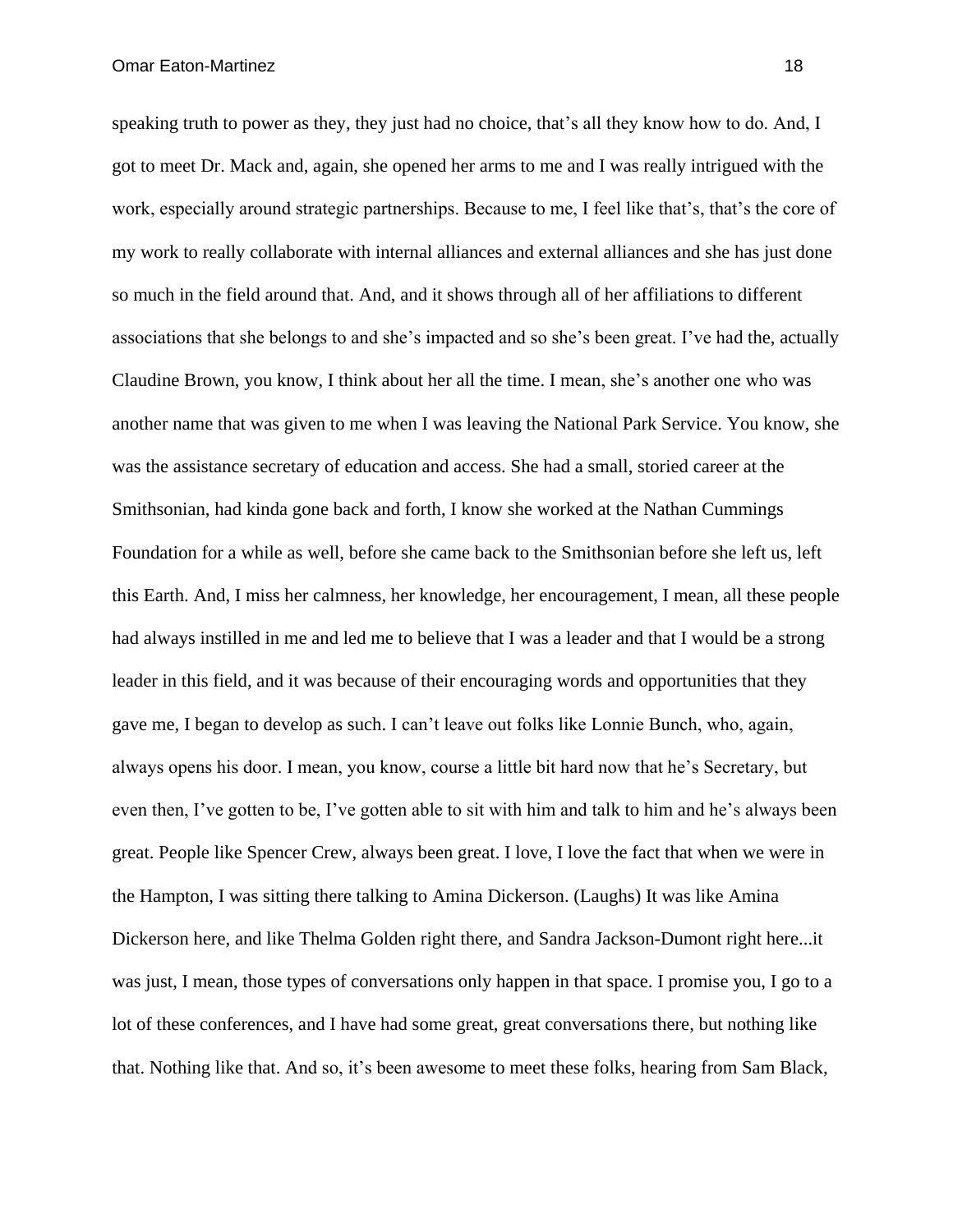and all the work that he's done. And of course my current colleagues now on the board, I'm enriched by all of them, and so it's been an outstanding experience for me.

Q: So what do you see as the future for the field? What's your vision?

Eaton-Martinez: You know, I got an opportunity to kind of play around with that question. I guess it's four years ago now. The American Alliance of Museums asked me to write an article and it was by, it was a whole effort done by Elizabeth Merritt, who is the Director of the Center for the Future of Museums for the American Alliance of Museums. So what she did was she basically took over an issue of the museum magazine, it's published by AAM, and she wanted all the people to write articles in the future. And so, what I chose to write about was how I saw museums as a place for racial healing and truth of reconciliation. I chose to see the museums as not just sites of social action, but sites of transformation. Where people can come in and have these experiences and immerse themselves fully in what it is to be a certain type of identity and to have the context, the history, and the culture, and the science that makes people are who what they are. And, for me, what the future holds is museums being this type of space where people can come in and have a brave conversation about difference and, in the spirit of conciliation and justice. And then, when we have museums take on that role, this whole idea of reparations won't be so, it won't be madness to people anymore. Because, at the end of the day, you're going to see me as human, and then you're going to understand, now that you see me as human, you're going to understand how important it is to make me whole again. So the idea of reparations, reconciliation, and justice for any particular group or groups won't be foreign and won't be such a radical thing anymore. It'll just be the right thing.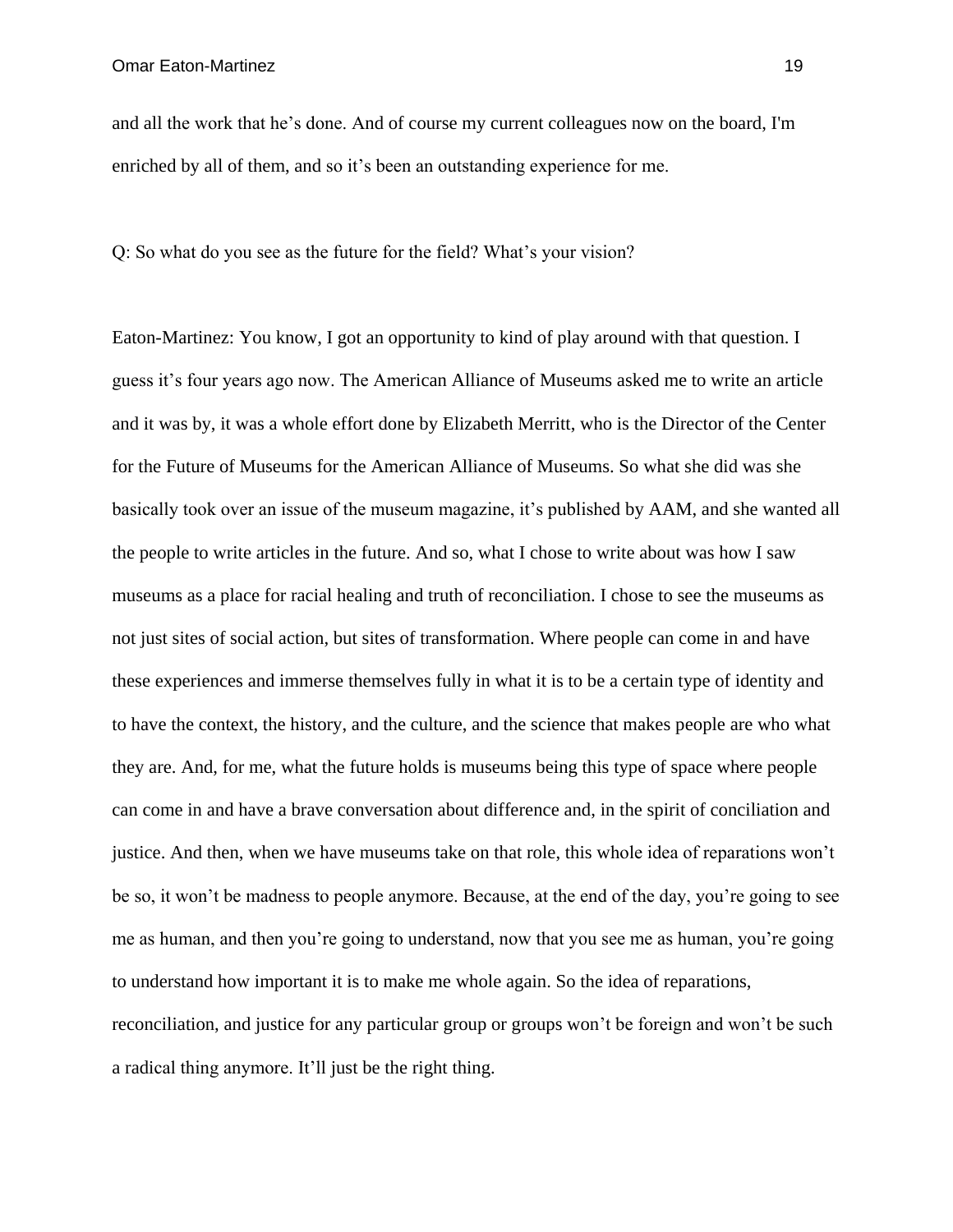Q: Great. Last question, any recommendations for people who want to enter into this work and any other closing comments or thoughts?

Eaton-Martinez: Yeah, I mean, what you waiting for? Come on. We want you, we need you. We want to build you up, we want to understand what your goals are. We want you, to help you think about museums more broadly. There's a lot of transferable skills from other sectors and other interests that I think people are not in the know, that are really important in museum work. So let's have conversations about that. Let's talk about how literally not to wait anymore. Like, some people are telling me that "well, I didn't join this such and such conference because I didn't take Dr. Luckett's Intro to Museums class yet." Don't wait. Are you interested in museums? We'll find a way for you to get engaged with it, whether you come through AAAM or other conferences or other associations, there are so many ways for you to know, you can volunteer. You can intern. Or you can just sit down and have conversations with people like us who love this work. And, I guarantee you, if you give us an opportunity, we'll soften your heart to it. Because it's just an incredible labor of love for all of us.

Q: Thanks for that. Any closing thoughts or anything you think that we missed that we need to discuss, that you'd like to add?

Eaton-Martinez: Register for the conference? (Laughs) If you see this before August 4th. If not, you know, just think broadly. Everything, all the work that we do in museums don't only occur in institutions with that word in its title. There's cultural centers. There's galleries. Sometimes